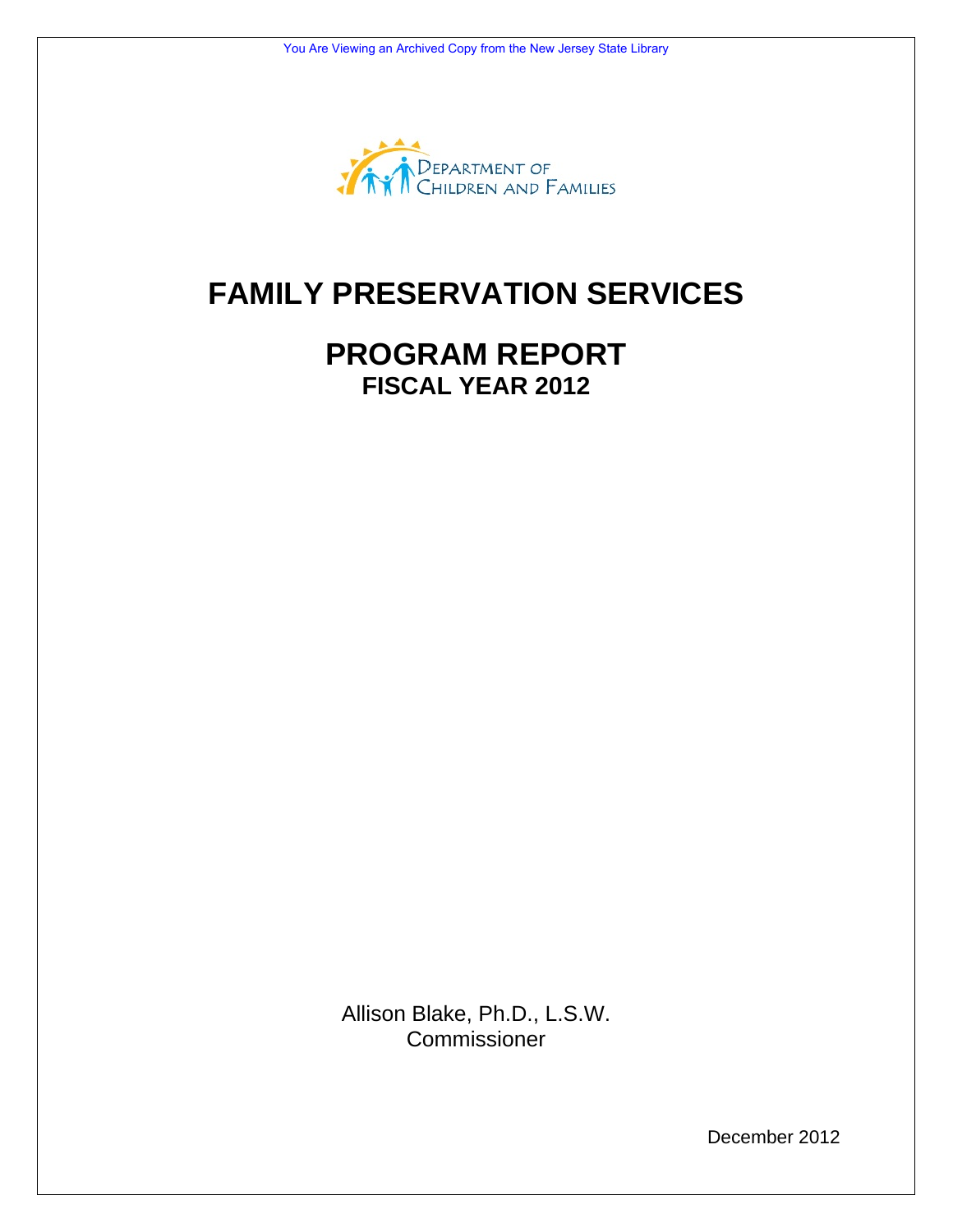## *Executive Summary*

## **Family Preservation Services Fiscal Year 2012 Program Report**

(JULY 1, 2011 TO JUNE 30, 2012)

Family Preservation Services (FPS) is an intensive, in-home, crisis intervention and family education program targeted to families whose children are at imminent risk of abuse and neglect and out-of-home placement, or those who are preparing for reunification. The goals of the program are to:

- $\div$  ensure child safety
- $\div$  stabilize the family
- ❖ prevent out-of-home placement
- $\div$  improve family functioning
- $\div$  link families with appropriate community resources

Services include: child and family assessments; skill based interventions, counseling and related support; linkages to community resources; limited financial assistance; and follow-up. Services are provided in the family's home or related environment as circumstances warrant.

FPS staff is available to families 24 hours a day, 7 days a week for a period of up to eight (8) weeks. Program interventions are intensive, providing each family five (5) to twenty (20) hours of direct face-to-face service per week depending on the nature and severity of their situation and presenting problems. All services are designed to build on family strengths and respond to a wide range of family needs.

All referrals for FPS services are made by the Department of Children and Families' Child Protection & Permanency (DCP&P) Local Offices. Family participation in the program is voluntary. Families remain under DCP&P supervision while receiving FPS services.

The Department of Children and Families (DCF) currently funds FPS programs in each of New Jersey's 21 counties through contracts with 15 community-based provider agencies. Five agencies operate programs in more than one county. During Fiscal Year 2012:

- Total contract funding for FPS services remained at approximately \$6 million. Based on this figure and statewide levels of service, the estimated average cost per family is \$6,185.
- 930 families and 2,114 children received FPS services
- $\div$  FPS programs achieved a statewide placement prevention rate of 95.86%
- $\div$  Of the 2,114 children who received services, almost one-half were 6 years of age or under
- Consistent with reporting requirements included in N.J.S.A. 30:4C-81, 12 month follow-up data indicates that 1,704 children of 1,750 served in SFY 2011 (97%) were successfully tracked one year after discharge. Of that figure, 1,518 were either at home or in another stable living arrangement and 148 were in placement, constituting a long-term placement prevention rate of 91.12%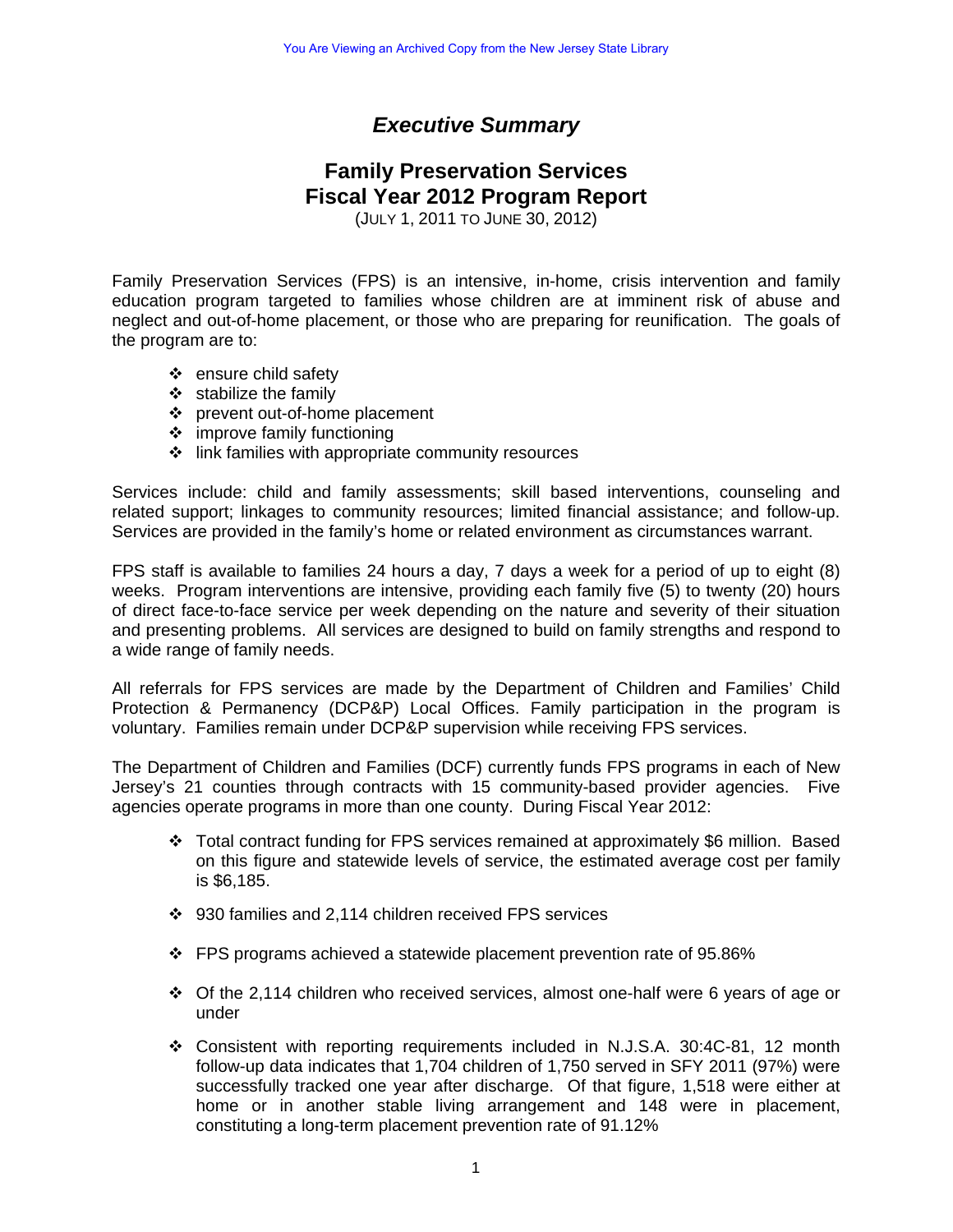## **FAMILY PRESERVATION SERVICES**

**FISCAL YEAR 2012 PROGRAM REPORT**

(JULY 1, 2011 TO JUNE 30, 2012)

## *SECTION I: PROGRAM OVERVIEW*

The Department of Children and Families (DCF) currently funds Family Preservation Services (FPS) programs in each of New Jersey's 21 counties through contracts with 15 communitybased provider agencies. Five agencies operate programs in more than one county. During Fiscal Year 2012, total annual funding for FPS services was approximately six million dollars. Based on this figure and statewide levels of service, the estimated average cost per family is \$6,185.

#### **THE FPS MODEL**

Family Preservation Services is an intensive, in-home, crisis intervention and family education program that targets families who are under the supervision of DCF's Child Protection & Permanency (DCP&P) and whose children are determined to be at imminent risk of out-of-home placement or preparing for reunification.

FPS services are delivered by specially trained staff that provide a combination of counseling and concrete services that respond to each family's unique needs. As specified in the enacting legislation (N.J.S.A. 30:4C-74), direct service staff carry a caseload of no more than two (2) families at any given time, except that during the last week prior to discharging one family, staff may carry a third case.

The goals of the FPS program are to:

- Ensure the safety of children
- ❖ Stabilize the family
- $\div$  Improve family functioning
- Prevent unnecessary out-of-home placement
- Link families with appropriate community resources

Services are provided in the family's home or related environment as circumstances warrant and in accordance with the established program model as set forth in the New Jersey Family Preservation Services Manual and the enacting statute.

Staff is available to families 24 hours a day, 7 days a week for a period of up to eight (8) weeks. Program interventions are intensive, providing families no less than five (5) and no more than twenty (20) hours of direct face-to-face service each week depending on the nature and severity of their situation. More specifically:

- $\div$  Initial visits with the family are conducted within 24 hours of referral. The referring DCP&P Case Manager is invited to attend the first home visit.
- Initial and final assessments of family functioning are conducted using the North Carolina Family Assessment Scales (NCFAS).
- Goal directed interventions are developed in consultation with the family to address the reason(s) for the risk determination and the identification of services and/or activities to be achieved within specified time frames.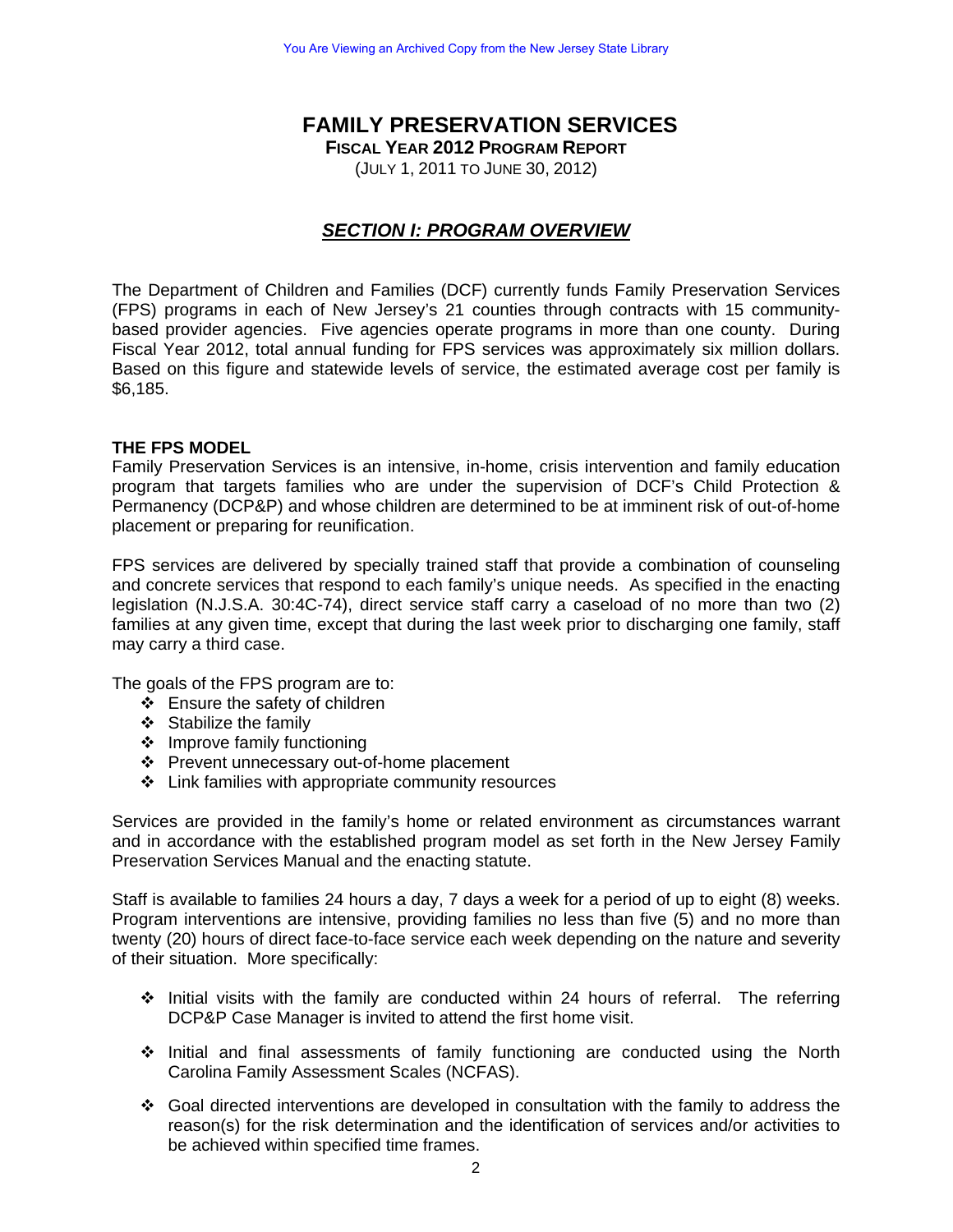- Using a behavioral/cognitive approach and building on family strengths, trained staff provide instruction and model skills that are designed to improve family functioning in areas including, but not limited to: parenting; communication; and crisis management...
- Concrete services are provided to families as needed. Such services may include, but are not limited to emergency financial assistance, food, clothing, transportation and housing assistance.
- $\div$  Follow up evaluations are completed at three (3), six (6) and twelve (12) month intervals after families are discharged.

#### **DATA COLLECTION IMPROVEMENTS**

During SFY 2011, the DCF Office of Contract Administration established an ad-hoc committee to review and refine the FPS data collection and service reporting system.

As a result of those efforts, data elements across all fields were revised and expanded for clarity and accuracy purposes. The data fields were then aligned from the point of referral through 12 months post discharge by linking case goals, service delivery and outcomes for each child who participated in FPS programming.

Service and reporting forms were also recreated to better address operational needs, facilitate more informed communication between DCP&P and FPS, and ensure consistent data collection statewide.

The new format was implemented on July 1, 2011 and is reflected in this Annual Report. Because specific elements across all major data fields have been altered, the figures presented in this document are not comparable to previous reports. The Department believes that the new system generates more precise data and meaningful reports that better illustrate the extent to which FPS services help stabilize families, ensure child safety, prevent out-of-home placement, and improve family functioning.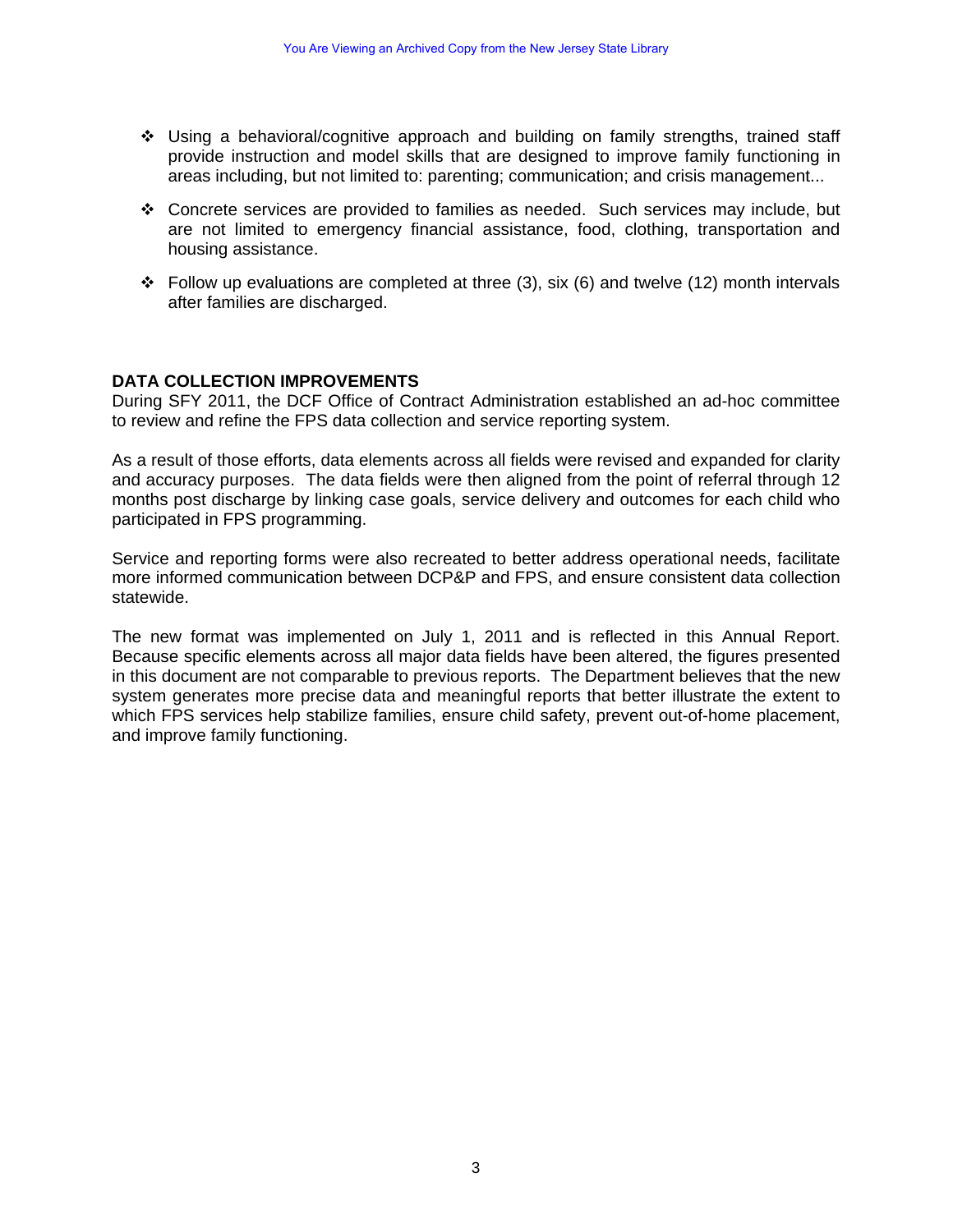### *SECTION II: SERVICE STATISTICS*

Aggregate data regarding program utilization rates and the delivery of services in each of the 21 county sites for the period July 1, 2011 to June 30, 2012 follows:

#### **REFERRALS**

DCP&P is the sole source of referrals to FPS programs. Families are eligible for FPS services when there is a presenting crisis that places at least one child at risk of being removed; or when a child is returning from out-of-home placement. Eligibility criteria include active DCP&P cases in which:

- $\div$  the child can remain safely in the home with intensive services
- $\div$  the family has agreed to participate
- $\cdot \cdot$  other less intensive services will not sufficiently reduce the risk, or are unavailable

Occasionally, FPS programs receive inappropriate referrals and must "turn back" cases to the referring DCP&P office. This determination is made within 72 hours of receiving the referral. According to FPS program standards, cases may be returned to DCP&P when the:

- $\cdot \cdot$  risk of placement is not imminent and the child can benefit from less intensive services
- $\cdot$  safety risk is too great for the child to remain in the home
- $\div$  goal is to keep the family together until a suitable placement is secured
- $\div$  youth presents a significant risk to self and/or others
- $\div$  family's presenting problem indicates a need for longer term, less intensive services
- family declines FPS services

Table 1 provides a statewide summary of FPS referrals and turn-backs during SFY 2012:

| <b>COUNTY</b> | <b>FAMILIES REFERRED</b> | <b>TURN-BACKS</b> |
|---------------|--------------------------|-------------------|
| Atlantic      | 51                       | 16                |
| Bergen        | 53                       | 6                 |
| Burlington    | 100                      | 20                |
| Camden        | 62                       | $\overline{2}$    |
| Cape May      | 54                       | $\overline{2}$    |
| Cumberland    | 44                       | 6                 |
| Essex         | 60                       | 8                 |
| Gloucester    | 55                       | 0                 |
| Hudson        | 51                       | 11                |
| Hunterdon     | 36                       | 3                 |
| Mercer        | 69                       | 14                |
| Middlesex     | 65                       | 22                |
| Monmouth      | 51                       | $\overline{2}$    |
| <b>Morris</b> | 49                       | 8                 |
| Ocean         | 56                       | 3                 |
| Passaic       | 60                       | 27                |
| Salem         | 51                       | 6                 |
| Somerset      | 27                       | 4                 |
| <b>Sussex</b> | 49                       | 10                |
| Union         | 42                       | 8                 |
| Warren        | 32                       | 9                 |
| <b>TOTAL</b>  | 1117                     | 187               |

#### **TABLE 1: TOTAL NUMBER OF FPS REFERRALS & TURN BACKS**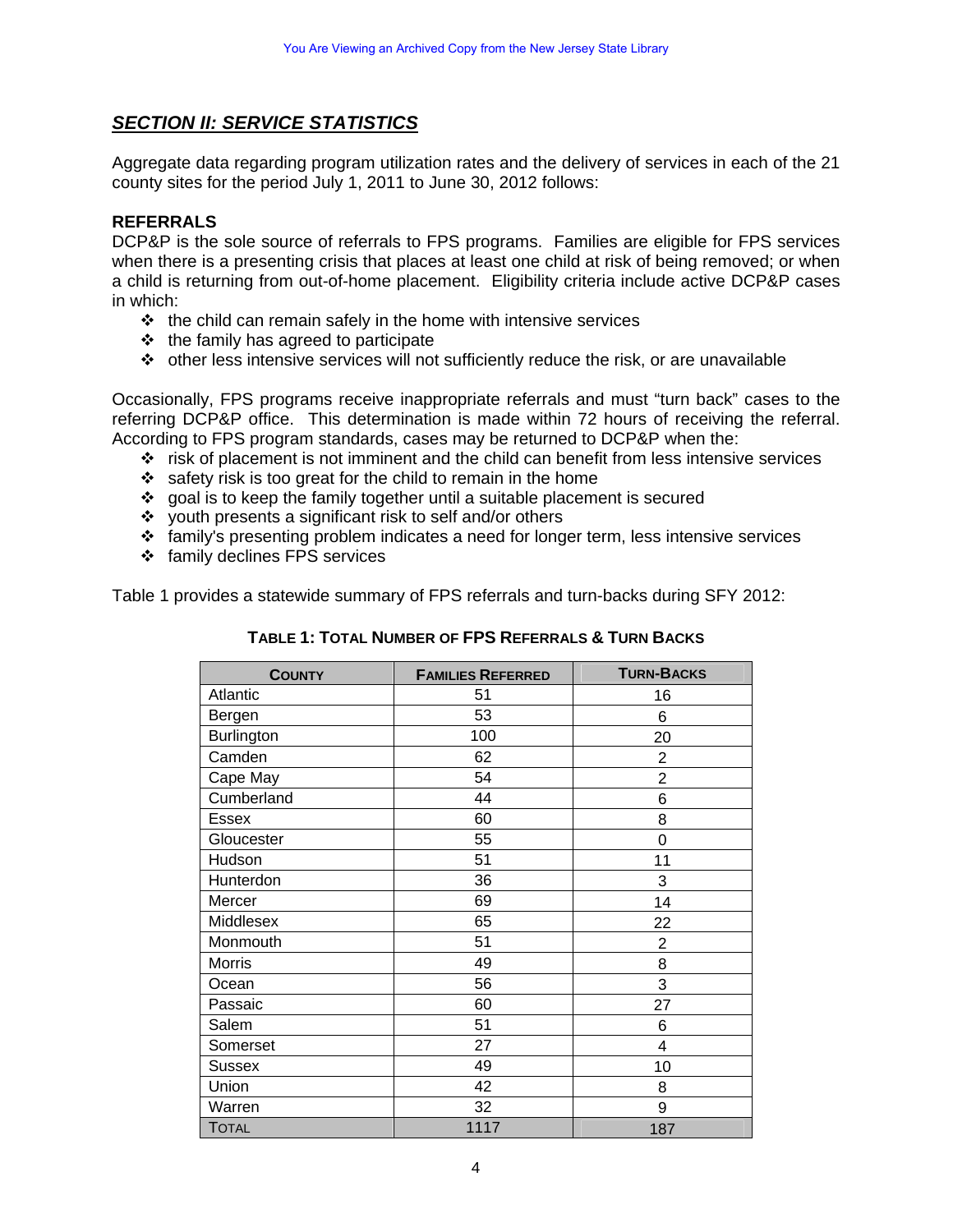Of the 1,117 families referred to FPS statewide during FY 2012, 187 were "turned back." As in prior years, the family's unwillingness to participate in FPS programming was the primary reason for "turn backs". Table 2 outlines the reasons why 187 cases were returned to DCP&P:

| <b>REASON FOR TURN BACK</b>                                               | <b>NO. OF FAMILIES</b> | <b>PERCENTAGE</b> |
|---------------------------------------------------------------------------|------------------------|-------------------|
| Child not at imminent risk of placement                                   | 21                     | 11.23%            |
| Child placed prior to FPS intervention or during 72 hr. assessment period | 13                     | 6.95%             |
| Family declined FPS services or is unavailable                            | 124                    | 66.31%            |
| FPS recommended placement                                                 |                        | 0.53%             |
| Lack of available program slots                                           |                        | 1.60%             |
| Safety concerns for FPS staff                                             |                        | 1.60%             |
| Other                                                                     | 22                     | 11.76%            |
| <b>TOTAL</b>                                                              | 187                    | 100.00%           |

#### **TABLE 2: REASONS FOR "TURN BACKS"**

Table 3 provides a statewide overview of the total number of families and children who entered FPS programs during the reporting period.

| <b>COUNTY</b>     | <b>FAMILIES</b> | <b>CHILDREN</b> |
|-------------------|-----------------|-----------------|
| Atlantic          | 35              | 94              |
| Bergen            | 47              | 103             |
| <b>Burlington</b> | 80              | 172             |
| Camden            | 60              | 133             |
| Cape May          | 52              | 113             |
| Cumberland        | 38              | 101             |
| <b>Essex</b>      | 52              | 153             |
| Gloucester        | 55              | 103             |
| Hudson            | 40              | 89              |
| Hunterdon         | 33              | 63              |
| Mercer            | 55              | 131             |
| Middlesex         | 43              | 98              |
| Monmouth          | 49              | 115             |
| <b>Morris</b>     | 41              | 88              |
| Ocean             | 53              | 105             |
| Passaic           | 33              | 79              |
| Salem             | 45              | 103             |
| Somerset          | 23              | 50              |
| <b>Sussex</b>     | 39              | 91              |
| Union             | 34              | 74              |
| Warren            | 23              | 56              |
| <b>TOTAL</b>      | 930             | 2114            |

#### **TABLE 3: FPS SERVICE PARTICIPANTS**

#### **TABLE 4: AGE OF CHILDREN SERVED**

| 0-6 YEARS | 7-12 YEARS | <b>13-18 YEARS</b> | TOTAL |
|-----------|------------|--------------------|-------|
| 1050      | 621        | 443                | 2114  |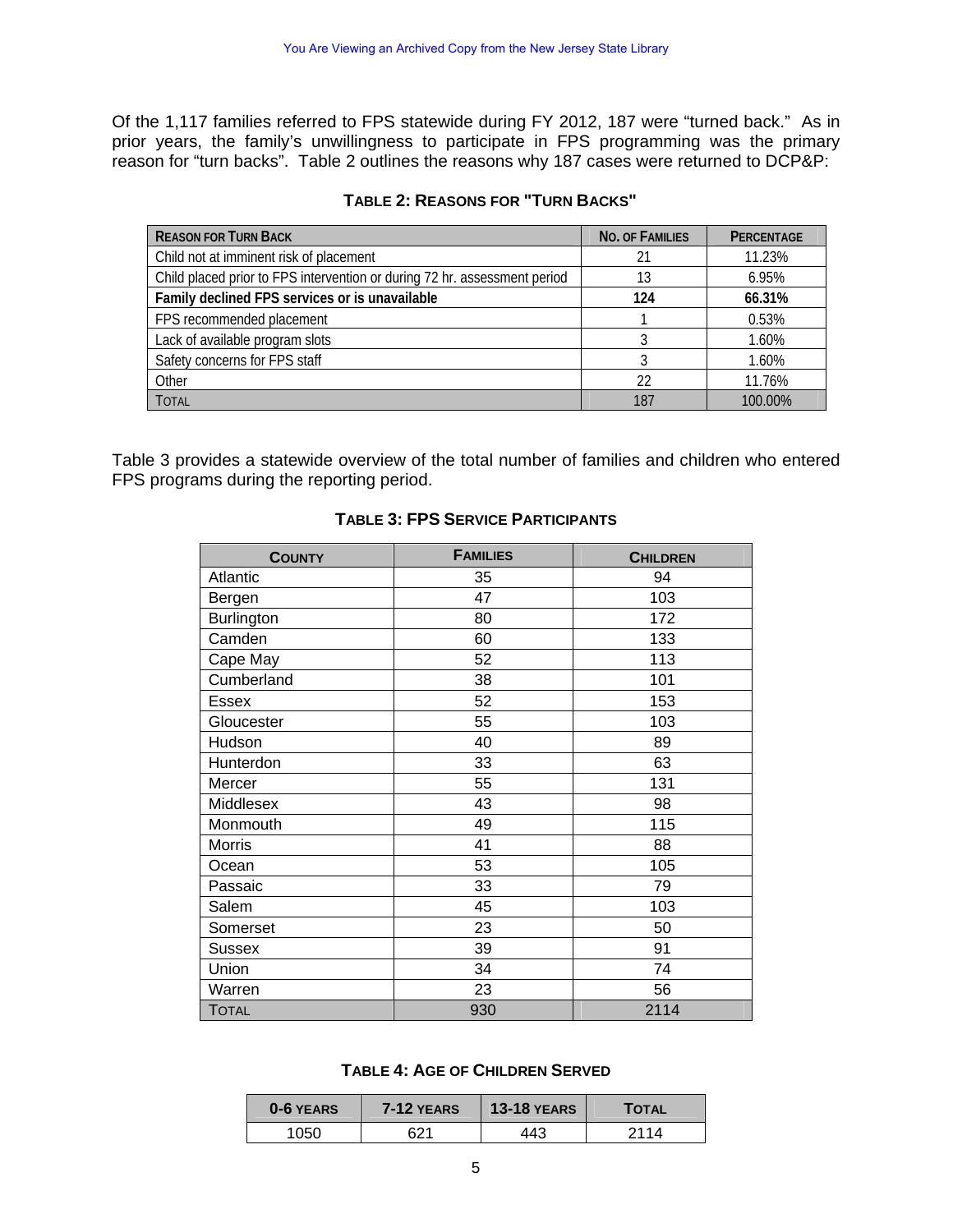#### **CHILD PROTECTIVE SERVICES CONCERNS & DETERMINATIONS**

Of the 930 families who entered FPS programs, the most frequently cited source of risk identified by DCF was child neglect. Table 5 provides a more detailed description of the child protective services determinations that resulted in DCF involvement with the family and ultimately, the referral to FPS.

| <b>SOURCE OF RISK</b>      | <b>NO. OF FAMILIES</b> | <b>PERCENTAGE</b> |
|----------------------------|------------------------|-------------------|
| <b>Emotional Abuse</b>     | 86                     | 9.25              |
| <b>Neglect</b>             | 586                    | 63.01             |
| <b>Physical Abuse</b>      | 238                    | 25.59             |
| Sexual Abuse               | 14                     | 1.51              |
| <b>Unification Failure</b> | 6                      | 0.65              |
| Total                      | 930                    | 100.00%           |

#### **TABLE 5: SOURCE OF RISK**

Many families involved with DCF experience a myriad of issues, conditions and circumstances (either acute, chronic, or cumulative) that impact their ability to ensure child safety and provide a stable home environment for their children. Table 6 illustrates the multiplicity and range of stress factors that were identified for the 930 families who participated in FPS programs.

| <b>Family Stress Factors</b>     | <b>Totals</b> |
|----------------------------------|---------------|
| Delinquency                      | 82            |
| Disability (child)               | 54            |
| Disability (parent)              | 42            |
| Domestic Violence History*       | 212           |
| Financial                        | 384           |
| <b>Housing Related</b>           | 268           |
| Mental Health (parent)           | 363           |
| Mental/Behavioral Health (child) | 332           |
| Physical Health (child)          | 61            |
| Physical Health (parent)         | 51            |
| Substance Abuse (child)          | 31            |
| Substance Abuse (parent)         | 248           |
| <b>TOTALS</b>                    | 2790          |

#### **TABLE 6: FAMILY STRESS FACTORS**

\* FPS does not provide services to families that are currently experiencing domestic violence. DCF protocols and programs exist to address the needs of these families.

Each child under DCF supervision has a case goal that drives the delivery of FPS services. Table 7 provides a summary of the DCF case/service goals that were established for each of the 2,114 children whose families participated in FPS:

| <b>Case/Service Goal</b> | Children | Percentage |
|--------------------------|----------|------------|
| Reunification            | 172      | 8.14%      |
| Stabilize in Home        | 1927     | 91.15%     |
| Stabilize in placement   | 15       | 0.71%      |
| ΓΟΤΑL                    | 2114     | 100.00%    |

#### **TABLE 7: DCF CASE/SERVICE GOALS**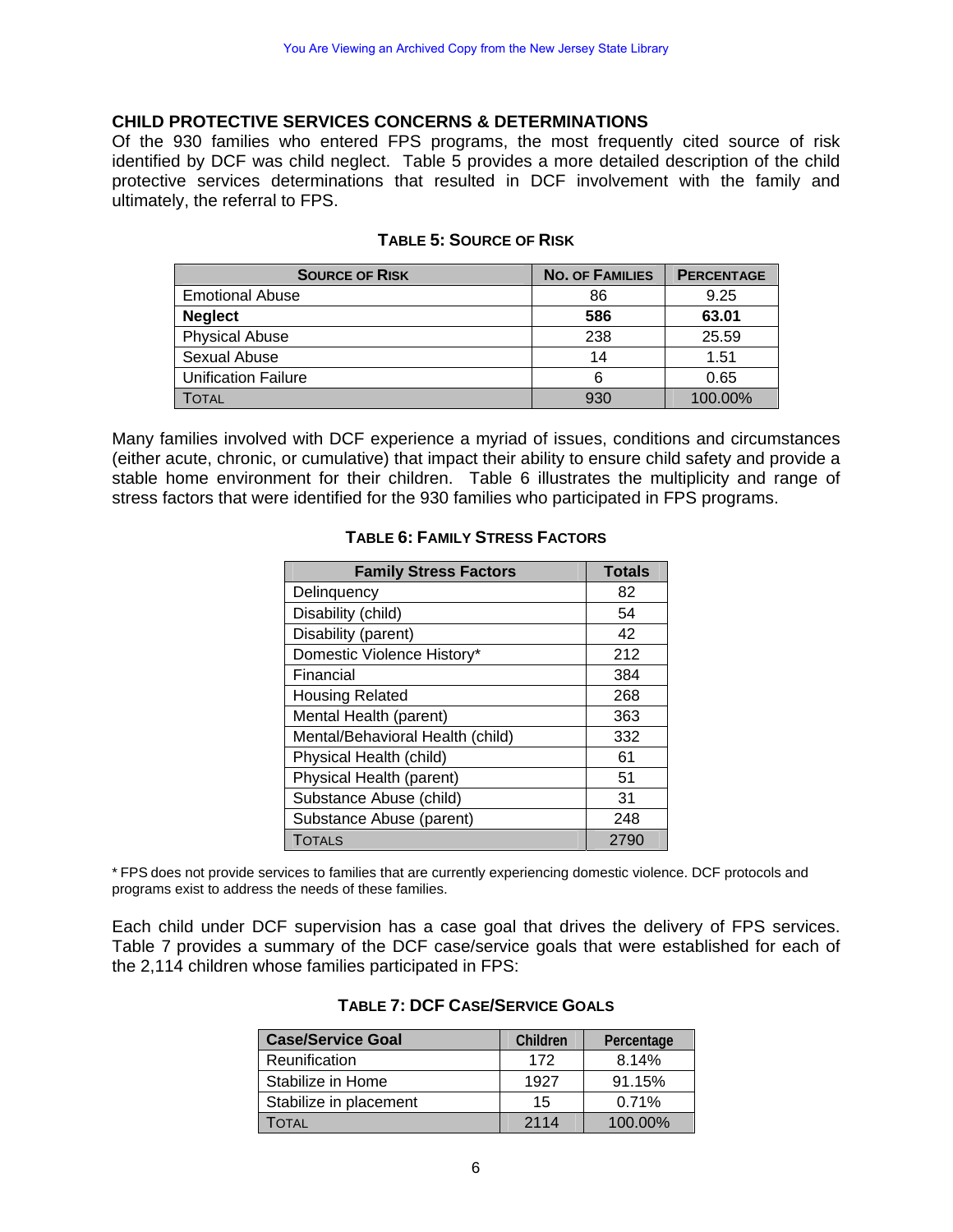#### **SERVICE INTERVENTIONS**

A referral becomes an intervention when the family and the FPS program agree that FPS services are appropriate. For the period July 1, 2011, to June 30, 2012, a total of 930 families and 2114 children received FPS services.

While the method and focus of FPS service interventions varies from family-to-family, the service categories listed below provide a broad picture of the work that was done with families:

| <b>SERVICES</b>                          | <b>UNITS</b><br><b>PROVIDED</b> | <b>PERCENTAGE</b> |
|------------------------------------------|---------------------------------|-------------------|
| <b>Access Resources</b>                  | 133                             | 4.19%             |
| Anger / Conflict Resolution              | 203                             | 6.40%             |
| <b>Behavior Management</b>               | 237                             | 7.47%             |
| <b>Budget / Finance Management</b>       | 107                             | 3.37%             |
| <b>Communication Skills</b>              | 328                             | 10.34%            |
| Concrete Services*                       | 336                             | 10.60%            |
| <b>Employment Assistance</b>             | 170                             | 5.36%             |
| Household Management                     | 26                              | 0.82%             |
| <b>Parenting Skills</b>                  | 175                             | 5.52%             |
| <b>Safety Strategies</b>                 | 97                              | 3.06%             |
| Stress Management / Coping               | 648                             | 20.44%            |
| Daily Routines / Time Management         | 150                             | 4.73%             |
| Support Health / Medical Care            | 315                             | 9.93%             |
| <b>Support Mental Health Treatment</b>   | 66                              | 2.08%             |
| <b>Support Substance Abuse Treatment</b> | 94                              | 2.96%             |
| None (Interrupted Intervention)          | 86                              | 2.71%             |
| Total                                    | 3171                            | 100.00%           |

**TABLE 8: TYPES OF FPS SERVICES PROVIDED**

\*Concrete Services may include emergency financial assistance, food, clothing, transportation and housing assistance

FPS service interventions span a period of four (4) to eight (8) weeks, depending on each family's unique needs and case goals. During this period, each family receives no less than five (5) and no more than twenty (20) hours per week of direct services.

Programs are required to record information on the amount of time spent on each case. Service hours are divided into two categories:

- Direct Service Hours: hours of face-to-face contact between the FPS worker and the family.
- $\div$  Indirect Service Hours: all other service-related hours spent on behalf of the family, including but not limited to documentation, advocacy, collateral contacts, case consultation, supervision, and travel.

Table 9 provides further detail about the duration and frequency of FPS services provided to participating families: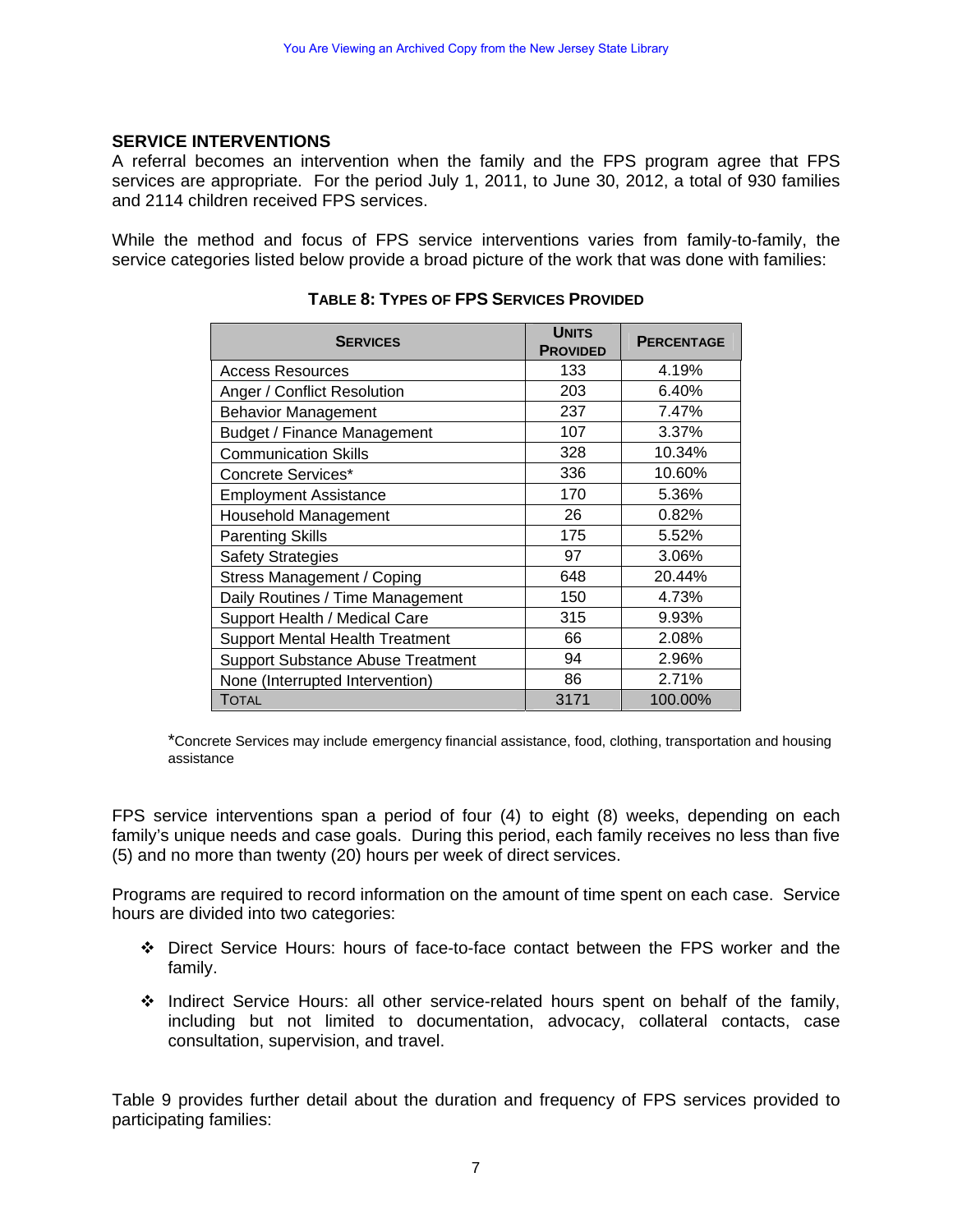| <b>COUNTY</b>   | <b>NO. FAMILIES</b><br><b>SERVED</b> | Avg.<br><b>I FNGTH OF STAY</b><br>(Weeks) | <b>DIRECT SERVICE</b><br><b>HOURS</b><br><b>PROVIDED</b><br>(Avg. per Week) | <b>INDIRECT</b><br><b>SERVICE HOURS</b><br><b>PROVIDED</b><br>(Avg. per Week) | <b>TOTAL SERVICE</b><br><b>HOURS</b><br><b>PROVIDED</b><br>(Avg. per Week) |
|-----------------|--------------------------------------|-------------------------------------------|-----------------------------------------------------------------------------|-------------------------------------------------------------------------------|----------------------------------------------------------------------------|
| <b>Atlantic</b> | 35                                   | 5.71                                      | 6.78                                                                        | 8.20                                                                          | 14.93                                                                      |
| Bergen          | 47                                   | 4.85                                      | 5.94                                                                        | 7.18                                                                          | 13.09                                                                      |
| Burlington      | 80                                   | 4.07                                      | 4.16                                                                        | 5.03                                                                          | 9.17                                                                       |
| Camden          | 60                                   | 4.28                                      | 5.28                                                                        | 6.38                                                                          | 11.63                                                                      |
| Cape May        | 52                                   | 5.50                                      | 4.74                                                                        | 5.73                                                                          | 10.44                                                                      |
| Cumberland      | 38                                   | 5.03                                      | 7.09                                                                        | 8.57                                                                          | 15.62                                                                      |
| <b>Essex</b>    | 52                                   | 4.51                                      | 5.78                                                                        | 6.99                                                                          | 12.74                                                                      |
| Gloucester      | 55                                   | 4.14                                      | 5.95                                                                        | 7.19                                                                          | 13.11                                                                      |
| Hudson          | 40                                   | 4.73                                      | 7.16                                                                        | 8.66                                                                          | 15.78                                                                      |
| Hunterdon       | 33                                   | 5.49                                      | 7.48                                                                        | 9.04                                                                          | 16.48                                                                      |
| Mercer          | 55                                   | 5.37                                      | 4.59                                                                        | 5.55                                                                          | 10.11                                                                      |
| Middlesex       | 43                                   | 4.92                                      | 6.41                                                                        | 7.75                                                                          | 14.11                                                                      |
| Monmouth        | 49                                   | 4.33                                      | 6.38                                                                        | 7.72                                                                          | 14.06                                                                      |
| <b>Morris</b>   | 41                                   | 4.85                                      | 6.82                                                                        | 8.24                                                                          | 15.01                                                                      |
| Ocean           | 53                                   | 5.16                                      | 4.96                                                                        | 5.99                                                                          | 10.91                                                                      |
| Passaic         | 33                                   | 5.94                                      | 6.91                                                                        | 8.35                                                                          | 15.21                                                                      |
| Salem           | 45                                   | 4.97                                      | 5.12                                                                        | 11.06                                                                         | 16.18                                                                      |
| Somerset        | 23                                   | 5.05                                      | 11.67                                                                       | 14.11                                                                         | 25.71                                                                      |
| <b>Sussex</b>   | 39                                   | 4.97                                      | 7.00                                                                        | 8.46                                                                          | 15.41                                                                      |
| Union           | 34                                   | 4.69                                      | 8.49                                                                        | 10.26                                                                         | 18.70                                                                      |
| Warren          | 23                                   | 4.91                                      | 12.00                                                                       | 14.50                                                                         | 26.42                                                                      |
| <b>TOTAL</b>    | 930                                  | 4.86                                      | 6.39                                                                        | 8.08                                                                          | 14.44                                                                      |

**TABLE 9: DURATION & FREQUENCY OF SERVICES**

FPS programs provide very limited financial assistance to help families overcome barriers to success and reinforce the therapeutic process. These funds may be used to:

- Address concrete needs that jeopardize the family's stability
- $\div$  Strengthen and promote family relationships
- Reward progress or goal attainment

Not every family served by FPS receives financial assistance. Dispersements are made at the discretion of programs based on the unique needs of each family. Allowable expenditures may include: essential household items; engagement activities; skill building aids such as books, videos, and games; low cost "reinforcement" to reward achievements, etc. Table 10 illustrates the financial assistance provided by FPS programs:

| TABLE 10: FINANCIAL ASSISTANCE PROVIDED TO FAMILIES |  |
|-----------------------------------------------------|--|
|-----------------------------------------------------|--|

| <b>FINANCIAL ASSISTANCE</b>                              |             |
|----------------------------------------------------------|-------------|
| Total No. of Families Served by FPS                      | 930         |
| No. Families Who Received Financial Assistance           | 543         |
| <b>Total Amount of Financial Assistance Distributed</b>  | \$24,638.42 |
| Average Amount Per Family                                | \$45.37     |
| Percentage of Families who Received Financial Assistance | 58.39%      |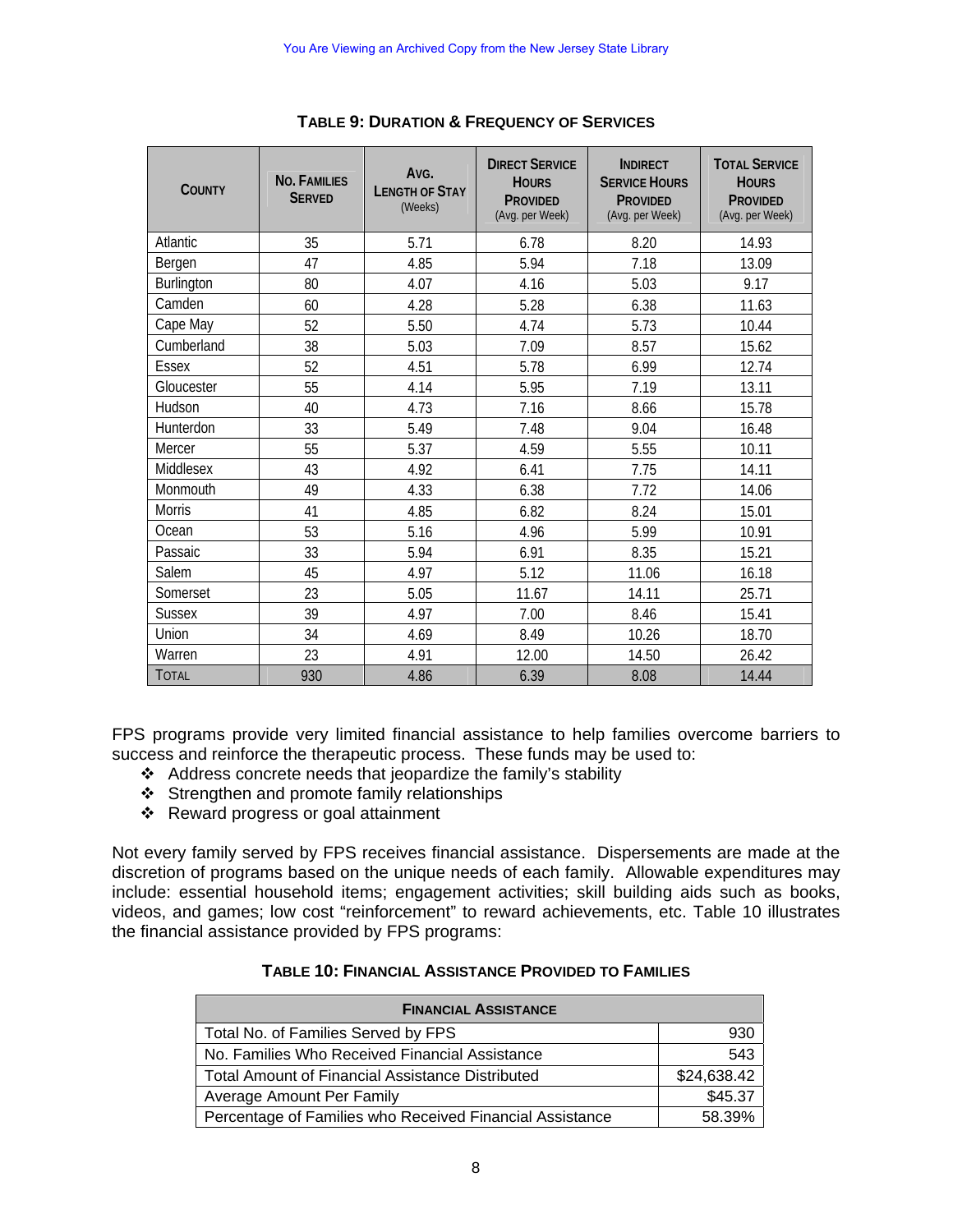The FPS Model has clear standards regarding termination or discharge from the program. Because FPS is a short term intervention, discharge planning begins early with the goal of linking families to other services and supports within the community.

FPS is a voluntary program from which families can withdraw at any time however every effort is made to maintain their engagement. When families choose to discontinue their participation in the program, FPS advises the DCP&P case manager, provides linkages to other relevant services, and closes the case.

Termination can and often does occur when families destabilize and safety concerns become too great for children to remain at home. FPS remains actively involved with families that experience short-term out-of-home placement for seven (7) days or less. During this time, FPS works to facilitate the child's timely return if possible. FPS must close the case when a placement exceeds seven (7) days.

When FPS cases are closed and services are terminated, interventions are classified into two distinct categories:

- Full Intervention: FPS services last a minimum of 28 days or all case goals are achieved
- $\cdot \cdot$  Interrupted Intervention: FPS services end prior to 28 days as a result of the family discontinuing FPS services or another reason beyond the control of FPS

Table 11 displays the intervention status of closed FPS cases by County:

| <b>COUNTY</b> | <b>FULL</b><br><b>INTERVENTION</b> | <b>INTERRUPTED</b><br><b>INTERVENTION</b> | <b>TOTAL</b><br><b>FAMILY</b><br><b>INTERVENTIONS</b> |
|---------------|------------------------------------|-------------------------------------------|-------------------------------------------------------|
| Atlantic      | 35                                 |                                           | 35                                                    |
| Bergen        | 47                                 |                                           | 47                                                    |
| Burlington    | 72                                 | 8                                         | 80                                                    |
| Camden        | 59                                 | 1                                         | 60                                                    |
| Cape May      | 52                                 |                                           | 52                                                    |
| Cumberland    | 35                                 | 3                                         | 38                                                    |
| <b>Essex</b>  | 42                                 | 10                                        | 52                                                    |
| Gloucester    | 50                                 | 5                                         | 55                                                    |
| Hudson        | 40                                 |                                           | 40                                                    |
| Hunterdon     | 30                                 | 3                                         | 33                                                    |
| Mercer        | 52                                 | 3                                         | 55                                                    |
| Middlesex     | 43                                 |                                           | 43                                                    |
| Monmouth      | 49                                 |                                           | 49                                                    |
| <b>Morris</b> | 41                                 |                                           | 41                                                    |
| Ocean         | 53                                 |                                           | 53                                                    |
| Passaic       | 33                                 |                                           | 33                                                    |
| Salem         | 45                                 |                                           | 45                                                    |
| Somerset      | 20                                 | 3                                         | 23                                                    |
| <b>Sussex</b> | 39                                 |                                           | 39                                                    |
| Union         | 32                                 | $\overline{2}$                            | 34                                                    |
| Warren        | 23                                 |                                           | 23                                                    |
| <b>TOTAL</b>  | 892                                | 38                                        | 930                                                   |

**TABLE 11: INTERVENTION STATUS (CLOSED CASES)**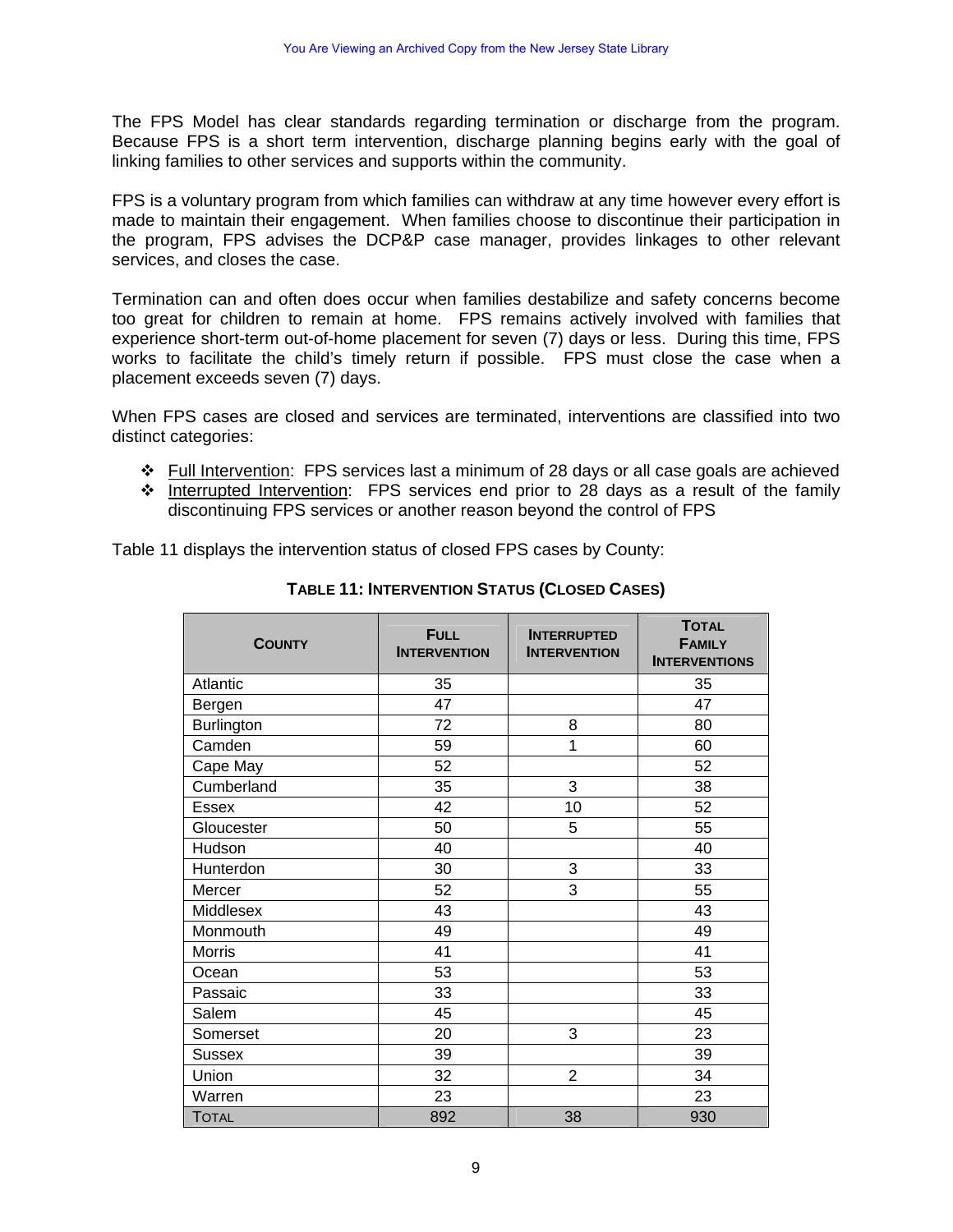Treatment goals are formed within 10 days of the initial FPS assessment through a collaborative process that includes FPS, the referring DCP&P worker and the family. These goals are developed to address the reasons for the risk determination that precipitated the referral, and the information that was obtained during the assessment period. All treatment goals are specific to each family, clearly delineated and achievable within the duration of the FPS intervention. Table 12 provides a summary of the extent to which participating families attained their respective treatment goals at the point of discharge:

| <b>Individualized Treatment Goals</b> | <b>Total</b> | Percentage |
|---------------------------------------|--------------|------------|
| All Treatment Goals Met               | 488          | 52.47%     |
| Significantly Met $(50\% +)$          | 189          | 20.32%     |
| Partially Met (49%-20%)               | 109          | 11.72%     |
| Minimal or No Goals Met (10%-0)       | 144          | 15.48%     |
| Total                                 | 930          | 100.00%    |

| TABLE 12: STATUS OF TREATMENT GOALS AT DISCHARGE |  |  |  |
|--------------------------------------------------|--|--|--|
|--------------------------------------------------|--|--|--|

\*includes 38 interrupted interventions which by definition, includes families that did not complete the program or attain all of their respective treatment goals

FPS programs track the whereabouts of all children from the time the case is accepted through discharge and afterwards. Table 13 details the placement disposition of every child who received services in FY 2012 and whose case was closed by FPS during the reporting period:

**TABLE 13: LOCATION OF CHILDREN SERVED AT DISCHARGE**

| <b>Housing Location at Discharge</b> | <b>Statewide Total</b> | Percentage |
|--------------------------------------|------------------------|------------|
| <b>Foster Care</b>                   | 85                     | 4.02%      |
| In-Home                              | 1914                   | 90.54%     |
| Incarcerated / Detention             | 2                      | 0.09%      |
| <b>Other Family-like Setting</b>     | 23                     | 1.09%      |
| Ran Away                             | 3                      | 0.14%      |
| <b>Shelter</b>                       | 13                     | 0.61%      |
| Substance Abuse Rehab                |                        | 0.05%      |
| <b>With Relative</b>                 | 57                     | 2.70%      |
| Unknown                              | 8                      | 0.38%      |
| Other                                | 8                      | 0.38%      |
| <b>TOTAL</b>                         | 2114                   | 100.00%    |

Table 14 provides a broad overview of the levels, programmatic delivery, and impact of FPS services statewide: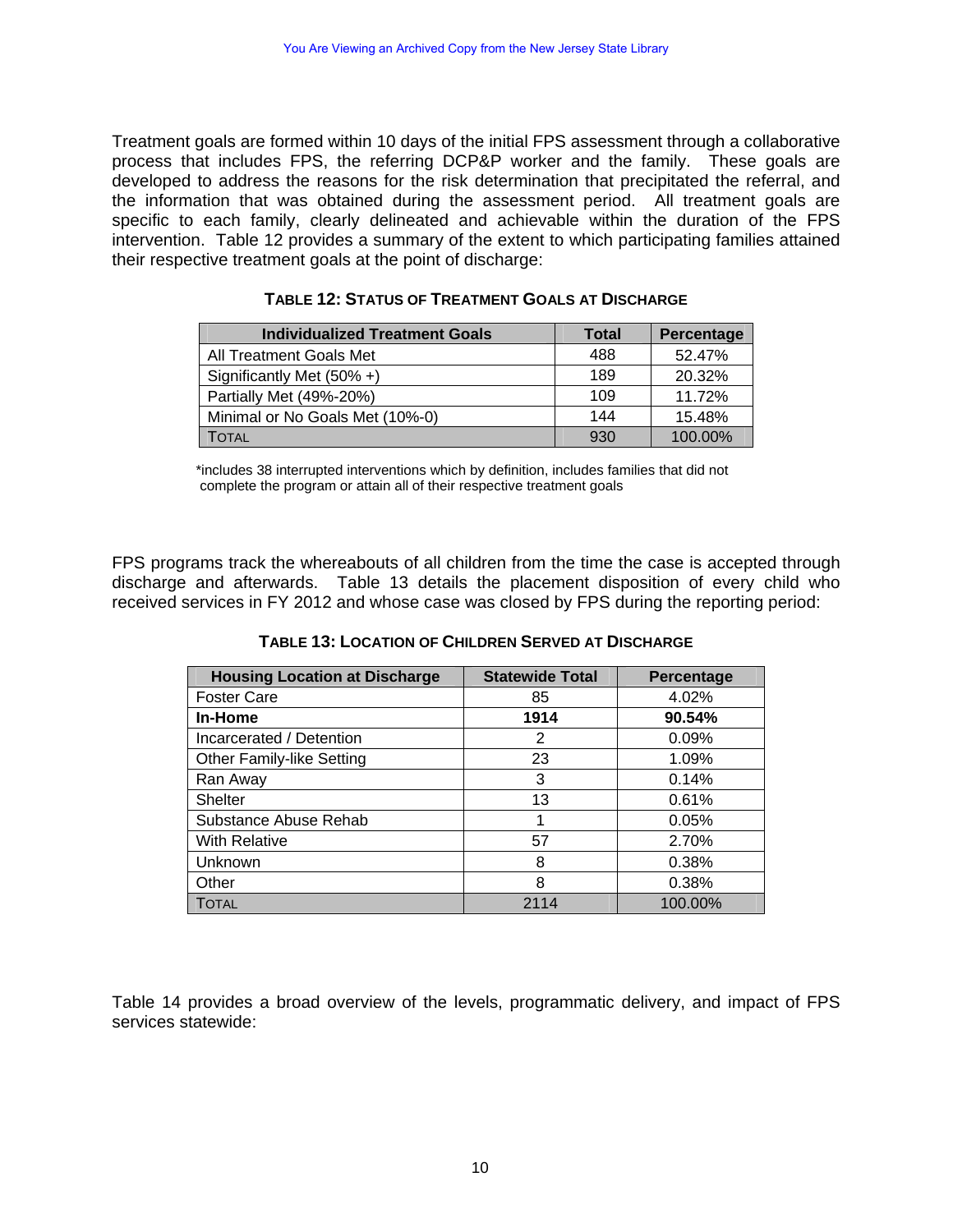| <b>Unduplicated Clients Served</b> |                 |          | <b>FPS Services Provided</b>      |                                                          |                                    |                                           | Child's Status at Discharge* |                |                           | <b>Placement</b> |
|------------------------------------|-----------------|----------|-----------------------------------|----------------------------------------------------------|------------------------------------|-------------------------------------------|------------------------------|----------------|---------------------------|------------------|
| County                             | <b>Families</b> | Children | Avg. Length<br>of Stay<br>(Weeks) | <b>DIRECT SERVICE</b><br><b>HOURS</b><br>(Avg. per Week) | <b>FULL</b><br><b>INTERVENTION</b> | <b>INTERRUPTED</b><br><b>INTERVENTION</b> | Preserved                    | <b>Placed</b>  | Other                     | Prevention       |
| Atlantic                           | 35              | 94       | 5.71                              | 6.78                                                     | 35                                 |                                           | 84                           | 6              | $\boldsymbol{\varLambda}$ | 93.33%           |
| Bergen                             | 47              | 103      | 4.85                              | 5.94                                                     | 47                                 |                                           | 100                          | $\mathfrak{Z}$ | $\overline{0}$            | 97.09%           |
| Burlington                         | 80              | 172      | 4.07                              | 4.16                                                     | 72                                 | 8                                         | 165                          | 5              | $\overline{2}$            | 97.06%           |
| Camden                             | 60              | 133      | 4.28                              | 5.28                                                     | 59                                 |                                           | 129                          | 4              | $\theta$                  | 96.99%           |
| Cape May                           | 52              | 113      | 5.50                              | 4.74                                                     | 52                                 |                                           | 106                          | 3              |                           | 97.25%           |
| Cumberland                         | 38              | 101      | 5.03                              | 7.09                                                     | 35                                 | 3                                         | 94                           | $\mathbf 0$    | $\mathbf{z}$              | 100.00%          |
| Essex                              | 52              | 153      | 4.51                              | 5.78                                                     | 42                                 | 10                                        | 142                          | 5              | 6                         | 96.60%           |
| Gloucester                         | 55              | 103      | 4.14                              | 5.95                                                     | 50                                 | 5                                         | 96                           | 5              | $\overline{2}$            | 95.05%           |
| Hudson                             | 40              | 89       | 4.73                              | 7.16                                                     | 40                                 |                                           | 89                           | 0              | $\Omega$                  | 100.00%          |
| Hunterdon                          | 33              | 63       | 5.49                              | 7.48                                                     | 30                                 | $\mathfrak{Z}$                            | 55                           | 3              | 5                         | 94.83%           |
| Mercer                             | 55              | 131      | 5.37                              | 4.59                                                     | 52                                 | 3                                         | 123                          | $\overline{2}$ | 6                         | 98.40%           |
| Middlesex                          | 43              | 98       | 4.92                              | 6.41                                                     | 43                                 |                                           | 83                           | ℸ              | 8                         | 92.22%           |
| Monmouth                           | 49              | 115      | 4.33                              | 6.38                                                     | 49                                 |                                           | 113                          |                | $\mathbf{1}$              | 99.12%           |
| <b>Morris</b>                      | 41              | 88       | 4.85                              | 6.82                                                     | 41                                 |                                           | 80                           | $\overline{7}$ | $\mathbf{1}$              | 91.95%           |
| Ocean                              | 53              | 105      | 5.16                              | 4.96                                                     | 53                                 |                                           | 96                           | 8              | $\mathbf{\overline{1}}$   | 92.31%           |
| Passaic                            | 33              | 79       | 5.94                              | 6.91                                                     | 33                                 |                                           | 75                           | $\mathbf 0$    |                           | 100.00%          |
| Salem                              | 45              | 103      | 4.97                              | 5.12                                                     | 45                                 |                                           | 97                           | $\overline{2}$ | $\Lambda$                 | 97.98%           |
| Somerset                           | 23              | 50       | 5.05                              | 11.67                                                    | 20                                 | 3                                         | 43                           | 3              |                           | 93.48%           |
| <b>Sussex</b>                      | 39              | 91       | 4.97                              | 7.00                                                     | 39                                 |                                           | 76                           | 13             | $\overline{2}$            | 85.39%           |
| Union                              | 34              | 74       | 4.69                              | 8.49                                                     | 32                                 | $\overline{2}$                            | 65                           | 8              |                           | 89.04%           |
| Warren                             | 23              | 56       | 4.91                              | 12.00                                                    | 23                                 |                                           | 55                           | $\theta$       |                           | 100.00%          |
| <b>Total</b>                       | 930             | 2114     | 4.86                              | 6.39                                                     | 892                                | 38                                        | 1966                         | 85             | 63                        | 95.86%           |

#### **TABLE 14: SUMMARY OF FPS SERVICE INTERVENTIONS**

\*Child's Status at Discharge: "Preserved" means the child remained in the target home; "Placed" means the child was in a DCF out-of-home placement setting; "Other" means the child voluntarily relocated or was residing in an alternative living arrangement not related to child protective services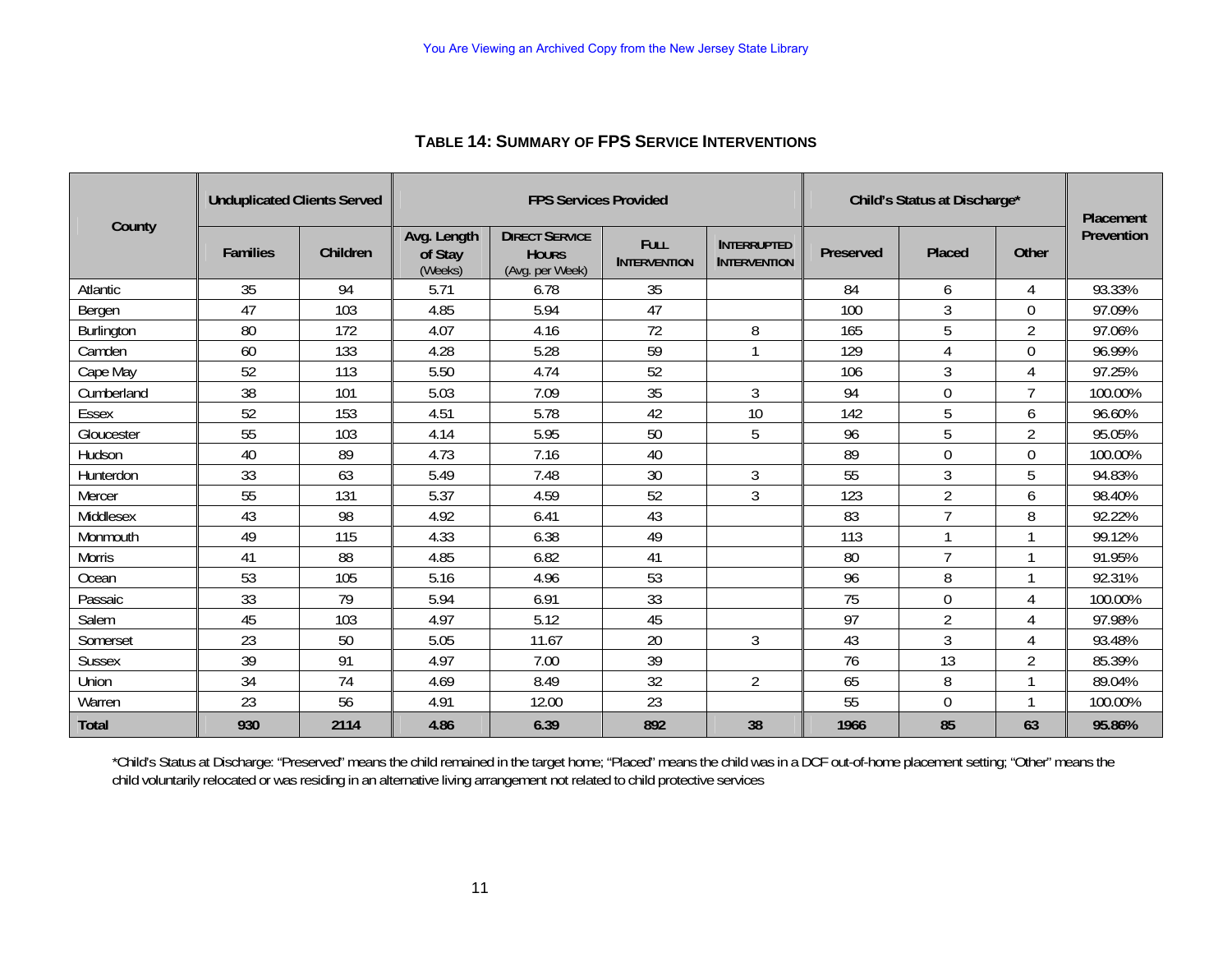### *SECTION III: FOLLOW-UP DATA*

#### **CASE FOLLOW-UP (SFY 2011)**

Follow up evaluations are completed at three (3), six (6) and twelve (12) month intervals after families are discharged from the program. The number of children who remain with their families one year after receiving services is clearly tied to the overarching goal of placement prevention and is considered an indicator of success for FPS agencies.

Table 15 displays information regarding 12 month follow up results for children who received services between July 1, 2010 and June 30, 2011 (SFY 2011):

| County        | <b>Follow</b><br>Ups<br><b>Scheduled</b> | Contacts<br>Made | Preserved | Placed         | <b>Voluntary</b><br>Move or<br>Relocation | Unable to<br>Contact<br>Family | Placement<br>Prevention |
|---------------|------------------------------------------|------------------|-----------|----------------|-------------------------------------------|--------------------------------|-------------------------|
| Atlantic      | 64                                       | 51               | 42        | 5              | 4                                         | 13                             | 89.36%                  |
| Bergen        | 62                                       | 62               | 55        | $\overline{7}$ | $\overline{0}$                            | $\overline{0}$                 | 88.71%                  |
| Burlington    | 102                                      | 83               | 73        | 4              | 6                                         | 19                             | 94.81%                  |
| Camden        | 146                                      | 146              | 144       | $\overline{2}$ | $\overline{0}$                            | $\overline{0}$                 | 98.63%                  |
| Cape May      | 122                                      | 122              | 107       | 15             | $\mathbf 0$                               | $\overline{0}$                 | 87.70%                  |
| Cumberland    | 111                                      | 111              | 102       | 7              | $\overline{2}$                            | $\overline{0}$                 | 93.58%                  |
| <b>Essex</b>  | 91                                       | 87               | 65        | 14             | 8                                         | 4                              | 82.28%                  |
| Gloucester    | 80                                       | 80               | 75        | 3              | $\overline{2}$                            | $\overline{0}$                 | 96.15%                  |
| Hudson        | 97                                       | 97               | 88        | 9              | $\mathbf 0$                               | $\mathbf 0$                    | 90.72%                  |
| Hunterdon     | 65                                       | 65               | 62        | 1              | $\overline{2}$                            | $\overline{0}$                 | 98.41%                  |
| Mercer        | 134                                      | 134              | 120       | 12             | $\overline{2}$                            | $\overline{0}$                 | 90.91%                  |
| Middlesex     | 83                                       | 83               | 75        | $\overline{7}$ | $\mathbf{1}$                              | $\mathbf 0$                    | 91.46%                  |
| Monmouth      | 55                                       | 54               | 41        | 11             | $\overline{2}$                            | 1                              | 78.85%                  |
| <b>Morris</b> | 79                                       | 79               | 67        | 12             | $\mathbf 0$                               | $\overline{0}$                 | 84.81%                  |
| Ocean         | 90                                       | 89               | 79        | 9              | 1                                         | 1                              | 89.77%                  |
| Passaic       | 48                                       | 46               | 39        | 5              | $\overline{2}$                            | $\overline{2}$                 | 88.64%                  |
| Salem         | 95                                       | 94               | 80        | 10             | 4                                         | 1                              | 88.89%                  |
| Somerset      | 38                                       | 38               | 38        | $\mathbf{0}$   | $\overline{0}$                            | $\overline{0}$                 | 100.00%                 |
| <b>Sussex</b> | 75                                       | 75               | 66        | $\overline{7}$ | $\overline{2}$                            | $\overline{0}$                 | 90.41%                  |
| Union         | 59                                       | 55               | 55        | $\theta$       | 0                                         | 4                              | 100.00%                 |
| Warren        | 54                                       | 53               | 45        | 8              | $\overline{0}$                            | 1                              | 84.91%                  |
| <b>Totals</b> | 1750                                     | 1704             | 1518      | 148            | 38                                        | 46                             | 91.12%                  |

#### **TABLE 15: 12-MONTH FOLLOW-UP RESULTS FOR CHILDREN SERVED IN SFY 2011**